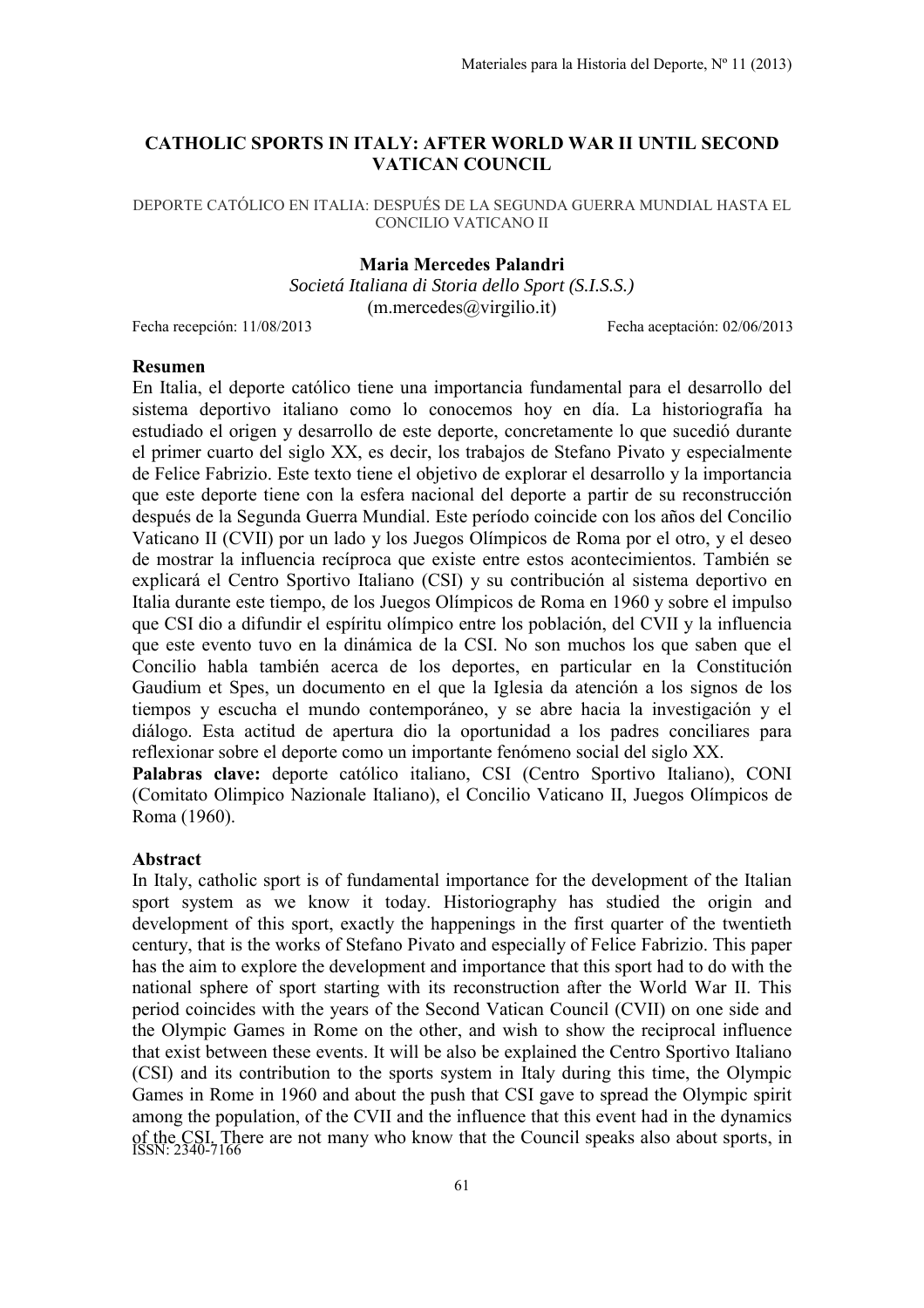particular in the Constitution Gaudium et Spes, a document in which the Church give heed to the signs of times and listens to the contemporary world, and opens for further research and dialogue. This attitude of openness gave a chance to the conciliar Fathers to reflect about sports as an important social phenomenon of the twentieth century.

**Keywords:** Italian catholic sport, CSI (Centro Sportivo Italiano), CONI (Comitato Olimpico Nazionale Italiano), Second Vatican Council, Olympic Games in Rome (1960).

### **1. The beginning of the Centro Sportivo Italiano and its organization**

The Centro Sportivo Italiano (CSI) begun in 1944, in a very particular historical moment. Exactly in those years when Italy was in a very delicate and complex situation after the war. Italy could not declare freedom of war, and signs of scares and wounds were still very evident. Sufferings were not only in material things, but also in morals and social things. In front of this scarcity and uncertainty, a ray of hope came out from the Catholic World. Pope Pius XII, on Christmas Eve of 1943, in a radio message, he called all Catholics to give a hand, to "cross lines" and courageously prepare themselves for a joint action, and be part of the "reconstruction of a new social World"<sup>[1](#page-16-0)</sup>. It was not the first time that Pope Pius XII, had through radio, drew the attention of the catholic World. He had done it not only to send messages of consolation and encouragement in situations of scattering because of the tragic reality of war, but also to help and put ethical-moral foundation that would contribute to build –once the war is over- a renewed Italian society<sup>[2](#page-1-0)</sup>.

But that radio-message on Christmas Eve, gave a particular impact to the Italian Catholic sportive world, in fact the Management of the Catholic Action $3$  immediately, through its main representative Mgr. Evasio Colli<sup>[4](#page-1-2)</sup>, approved the establishment of an organization that will concentrate on sports, the CSI. To promote this initiative, it was left in the hands of the Gioventù Italiana dell'Azione Cattolica (GIAC) through its president, Luigi Gedda. Being a medical doctor and an eminent personality of this catholic movement, Gedda was not naive to such a new initiative. In fact, in 1931 he had written a small essay about Lo sport, that showed not only his interest towards the development of this phenomenon but also the knowledge of its importance. Strongly guided by his interests, Gedda immediately got to the point, thanks to his long and troubled preparation he had during the time of imprisonment of Rome, and was ready for the new sportive organization<sup>[5](#page-1-3)</sup>.

<sup>&</sup>quot;Natale di guerra", radio message of Pius XII, of 24<sup>th</sup> December 1943, in: http://www.vatican.va/holy\_father/pius\_xii/speeches/1943/documents/hf\_p-xii\_spe\_19431224\_radiom-<br>natalizio-popoli\_it.html , (consulted on 26<sup>th</sup> April 2013).

<span id="page-1-0"></span><sup>&</sup>lt;sup>2</sup> Preziosi E. (a cura di), Gedda e lo sport. Il Centro Sportivo Italiano: Un contributo alla storia dell'educazione in Italia. Molfetta (Ba): La Meridiana, 2011.

<span id="page-1-1"></span> $3$ It was jannuary 5, 1944.

<span id="page-1-2"></span><sup>&</sup>lt;sup>4</sup> Felice Fabrizio, Storia dello sport in Italia: dalle società ginnastiche all'associazionismo di massa (Rimini-Firenze: Guaraldi Editore, 1977), 135.

<span id="page-1-3"></span><sup>&</sup>lt;sup>5</sup> Luigi Gedda, "Il discorso di Pentecoste", Stadium: Notiziario del Centro Sportivo Italiano. 28 maggio 1945,1.

ISSN: 2340-7166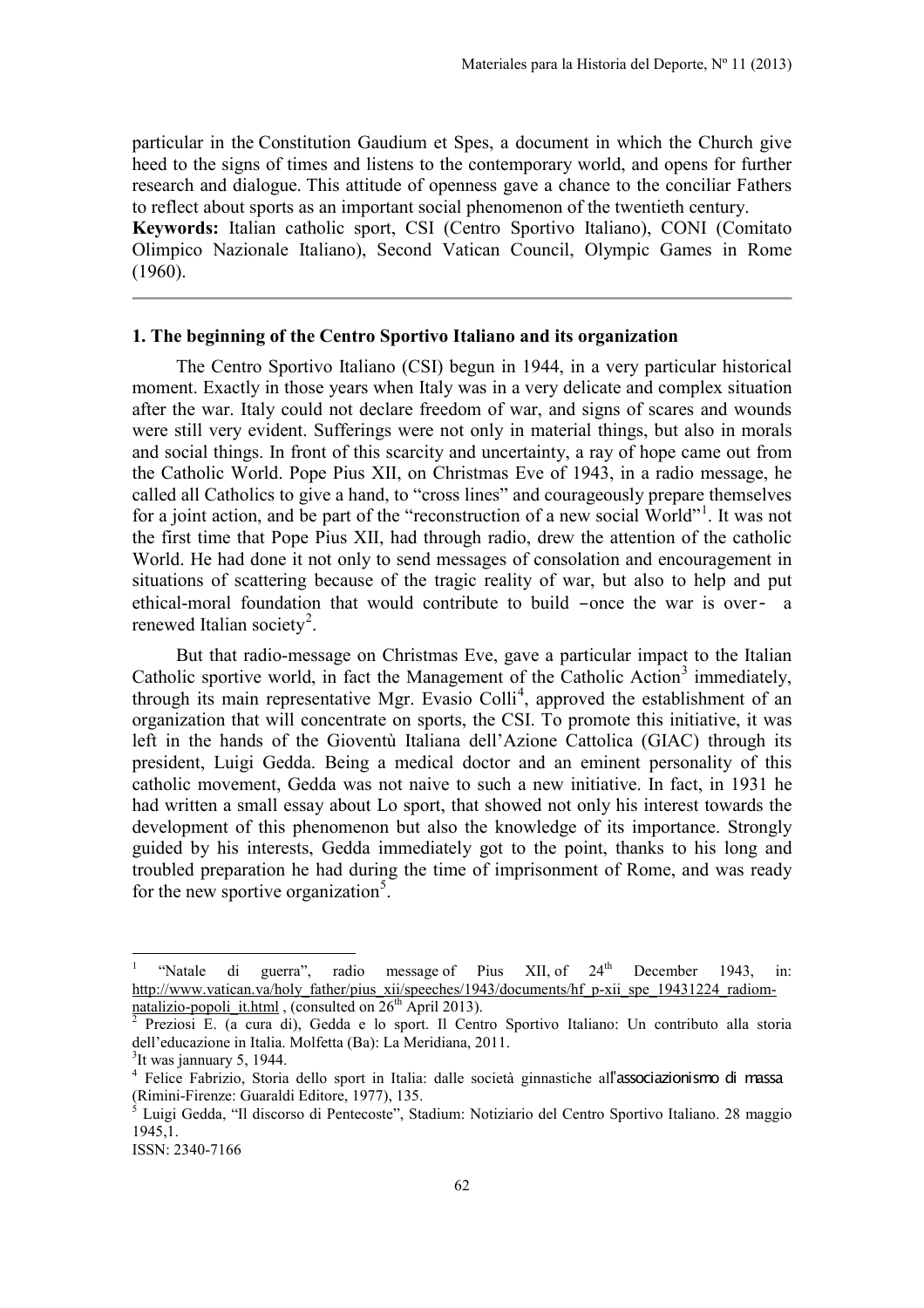Also the Catholic Action was very much engaged in sports. In fact, at the beginning of the twentieth century, it established a Federation for the Catholic Sportive Associations (FASCI) that gathered together those groups which, because of being religious, were not accepted by the Italian Federation of Gymnastics. FASCI, in a span of 20 years managed to group together many associations and young athletes throughout all Italy, and succeeded to reach strong numbers that confounded the Fascist Party who, because wanting to establish a fascist Nation, they wanted to upper hand also to educate the youth through the physical training and drill. For this reason in 1927 the FASCI had to dissolve.

Therefore, the CSI became the ideal follow-up of the FASCI and its "compactness", "solidity" and "efficiency"[6](#page-1-1) became patrimony of its glorious past and necessary points of the new Centro Sportivo which, together with its important catholic organizations present throughout all the national territory, became the spring-board and strength of its effective insertion in the national sportive system.

Its Statute and Regulations –empirical in defining its social structure- were published in the Notiziario del Centro Sportivo Italiano on 19<sup>th</sup> November 1944 and, in the same newspaper, the aim of the catholic sportive institution were explained together with its two trends, that is the propagation and the athletic tactics of sport.

Its first aim, sport is "an instrument appealing to youth" and "a school of morality and living" and defines that "Unioni Sportive" are a "collective morality". These therefore were seen not only as a collective place for young athletes but also as a community where many others could find a space of "Christian and moral sound behavior". The fathers, for example, could involve themselves in practicing a popular and recreational sport. The mothers and sisters, on the other hand, with their CSI card, could also benefit from the same concessions meant for all members, attend shows and take part "at excursions of cycling or at any other suitable game and useful to the physique of women"<sup>[7](#page-2-0)</sup>. In truth the "Unioni Sportive" should be present from the "cradle not only sportive, but also social enthusiasm and vitality"<sup>[8](#page-2-1)</sup>.

Its second address is, the technical and national sportive movement to promote a "calm development of the Italian sport", but in this purpose it needed the recognition of the Comitato Olimpico Nazionale Italiano (CONI) and that of its Federations.

First official step was made on  $15<sup>th</sup>$  November 1944, when a group of representatives from CSI met Giulio Onesti, extraordinary commissioner from CONI, to present the new association. CONI, in accepting the aim and nature of CSI acknowledged the strength that could be gained from such initiative in the sportive field, especially in the youth and propagative ones, and assured them of the concession to act in his province<sup>[9](#page-2-2)</sup>.

<span id="page-2-3"></span>"Building" and "weaving" therefore were the works and effort that CSI wished to keep to reach its objectives in its first years of existence. "Building" the foundation of

 $\overline{a}$ 

<span id="page-2-2"></span>ISSN: 2340-7166 <sup>9</sup> [s.n.], "Accordi col CONI", Notiziario del Centro Sportivo Italiano, 19 novembre 1944, 1.

<span id="page-2-0"></span><sup>6</sup> Tecnicus, "La nostra tessera", Stadium. Notiziario del Centro Sportivo Italiano. 20 Aprile 1945, 1. <sup>7</sup> [s.n.], "Anticipazioni sull'attività 1945", Stadium. Notiziario del Centro Sportivo Italiano. 10 febbraio 1945, 4.

<span id="page-2-1"></span><sup>8</sup> [s.n.], "Anticipazioni sull'attività 1945", 4.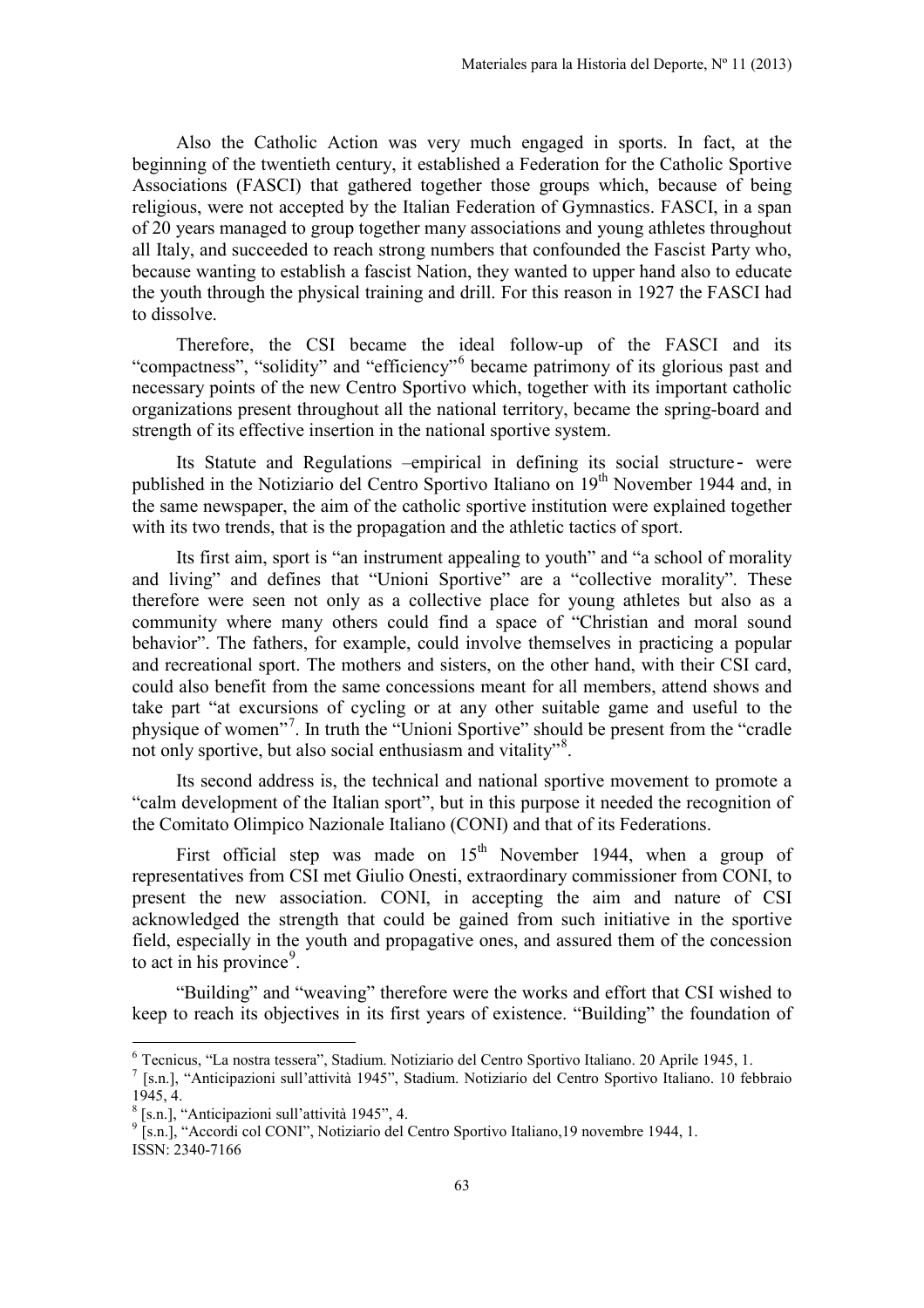an organized structure through its openness to new members in the Catholic Action, in parishes, in oratories, in colleges, or through enrollment in independent sportive associations, but always inspired by catholic principles. In this way, in fact, the CSI had always a bigger involvement in the "youth fields". It was then necessary to work to keep alive the harmony between the Federations and CONI. These bonds were needed so that CSI could involve itself in a stronger way within the national sports, in order that it will not be at risk to remain an Entity closed in itself, and be in opposition to a situation created at the beginning of the century, now almost long forgone.

Strong in such an orientation, the Catholic Entity proposed itself as a regulatory to all the activity of the "Unioni Sportive" affiliated in it, and established contacts with the civil Authorities that had to do with sports, to organize the competitions at a national level, without ignoring any manifestation of regional or diocesan character. Then, with the view to organize the technical training of instructors, referees and officials, provided according to the necessities of the various sports; such as stadiums or swimming pools. It also suggested and dedicated open spaces where to organize manifestations of international character $10$ .

In all these situations, CSI had explicitly considered very well in its statutes in describing its organization aspect, that the roots of the "Unioni Sportive" needed, as described above, at intermediate level met the provincial and zonal committees<sup>[11](#page-3-0)</sup> involving themselves in technical organizational aspects, while the diocesan sportive Officials had the propagation and moral assistance function. Above all, there was the directive Council, elected by the National Congress, which was formed of technical and study commissioners<sup>12</sup>. Apart from this, a particular element that characterized the catholic Entity was the presence of an "ecclesiastical consultant". Such figure used to participate at the various levels of the organization<sup>[13](#page-3-2)</sup> and it guaranteed that all proposed activities were always attached to the ethical-moral principles according to the foundation of the CSI.

### <span id="page-3-3"></span>**2. CONI and its reconstruction period**

It is important to note that after the war, the situation of CONI was in the becoming. In fact, the Entity was first commissioned and left in the hands of Giulio Onesti, a young socialist advocate, who had the power to liquidate and preserve its property. But this was not possible because of the grave situation that the Italian sports found itself into after the downfall of the fascist movement. No money was found, most of the sports buildings were destroyed, the adjacent organization of CONI was dissolved, but still worse was the fact that the sports activity, known as a "creature" of the regime, was looked upon and despised. So, in front of these circumstances, the

<sup>&</sup>lt;sup>10</sup> cfr. CSI: Statuto e regolamento del Centro Sportivo Italiano (Roma Ave, 19[45/46]) 6-7; cfr. also Alberto Greganti, Cent"anni di storia nella realtà dello sport Italiano, vol. II (Roma: CSI, 2006), 43.<br><sup>11</sup> The local committees oversees where the provinces of the place were too much widespread and

<span id="page-3-0"></span>populated, cfr. Aldo Aledda, I cattolici e la rinascita dello sport italiano, (Roma: Società Stampa Sportiva, 1988), 21.<br><sup>12</sup> Greganti, Cent<sup>"</sup>anni di storia nella realtà dello sport Italiano, 43-44.

<span id="page-3-1"></span>

<sup>13</sup> Csi, Statuto e regolamento del Centro Sportivo Italiano, 5-8.

<span id="page-3-2"></span>ISSN: 2340-7166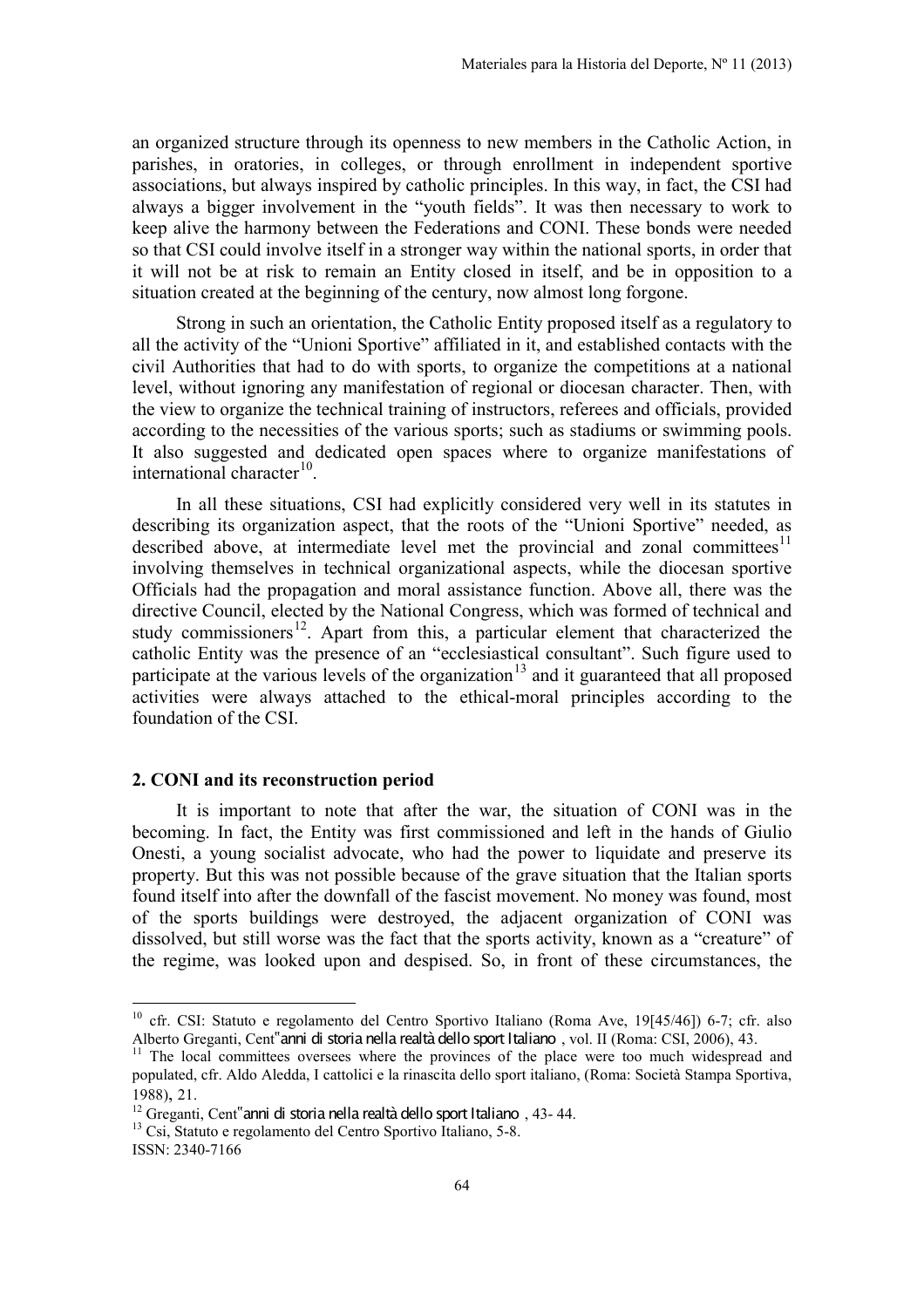socialist advocate decided to safeguard the Entity from its collapse and strengthened it by establishing a new directorship for  $COMI<sup>14</sup>$ . He emphasized on the plan of national unity between CONI and the Federations, and among the many problems that were put on the table of the Giunta Esecutiva, Onesti selected the most important issues, mainly regarding the finance<sup>[15](#page-4-0)</sup>. Thus, he guaranteed a legislative frame<sup>16</sup>, by leasing a competition of betting and prediction as designed by the journalist Massimo Della Pergola<sup>[17](#page-4-2)</sup>. Thus came into effect a system of subsidy that made CONI independent from government, and this, after taking off the percentage from income, the prices and the dues to the Ministry of Finance, the remaining is managed by CONI. "CONI and the State must be two different and separate institutions governed in the name of democracy and be kept apart from each other"<sup>[18](#page-4-3)</sup>. This way of operation the sporting system distinguished the Italian system from that of other countries and thus registered a specific and very original way still in operation these days.

Being put into action the resolution about the financial situation, on  $27<sup>th</sup>$  July 1946, Onesti resigned from his post of extraordinary Commissioner and was elected as President of CONI. He chose to help him, some trustworthy people, first of whom is Bruno Zauli<sup>[19](#page-4-4)</sup>, who was made general secretary. He was a distinguished person in the field of sports and, "rather than a technical person [Zauli was] one who delivers. It was he who put the framework of the national sports, while Onesti had the task to keep away the sharks of politics, dipping his mouth in Totocalcio's pan"[20.](#page-4-5) His help was imperative also to bring other contributors to the "court" of Onesti, such as  $\text{Saini}^{21}$ , the excellent organizer, who was made general vice-secretary of CONI, and Marcello Garrone<sup>[22](#page-4-7)</sup>, who in 1955 was called to strengthen the secretary of CONI.

Once the organizing structure was in its place, CONI had full and exclusive authority, in the scene that it was the overseer in all fronts: in the international field, from its nature, it had to establish contacts with the International Olympic Committee (CIO) and labor so that the sanctions imposed on the Italian sports, due to the war events, will be cancelled and so could install a new climate of trust. On the other hand,

ISSN: 2340-7166

 $\overline{\phantom{a}}$ 

<sup>&</sup>lt;sup>14</sup> Fabrizio, Storia dello sport in Italia, 125.

<span id="page-4-0"></span><sup>&</sup>lt;sup>15</sup> Archivio del Coni (d'ora in poi AC), III Faldone: dalla 20 all'31 riunione, 20<sup>°</sup> riunione della Giunta esecutiva, Roma 24 novembre 1948.

<span id="page-4-1"></span><sup>&</sup>lt;sup>16</sup> "Onesti and his collaborators studied the possibility to call the measurements of law that gives advantage to CONI with regards to the games and competitions for betting on sportive attivities" in Marco Impiglia, L'Olimpiade dal volto umano: Tutti i giochi di Roma 1960 (Roma: Libreria Sportiva Eraclea, 2010), 31.

<span id="page-4-2"></span><sup>17</sup> Impiglia, L'Olimpiade dal volto umano, 31.

<sup>18</sup> Impiglia, L'Olimpiade dal volto umano, 34.

<span id="page-4-4"></span><span id="page-4-3"></span><sup>&</sup>lt;sup>19</sup> An ex-dirictor of the fascist sportive moviment, graduate in medicine, was journalist to "Il Littoriale", curator to the press-office of CONI and of FIDAL, of which he also was collaborator, councellor on the FIGC, he was also interested about rugby, was one of the founders of the Italian Federation for medics of sports, within the IAAF, see Impiglia, L'Olimpiade dal volto umano,  $32-44$ .

<span id="page-4-8"></span><span id="page-4-6"></span><span id="page-4-5"></span><sup>&</sup>lt;sup>20</sup> Impiglia, L'Olimpiade dal volto umano, 40.<br><sup>21</sup> His carrier was marked by multiple offices and of the creation of the Institutes, one of which the Credito Sportivo (1959).<br><sup>22</sup> Also being member of GUF during the fascismo, he was the head of the Italian envoy for the Olympic

<span id="page-4-7"></span>Games in Melbourne, head of the technical organization for the Olympic Games in Roma and, helped by Cenzo Banculli, was director of Totocalcio; apert proposing to Onesti formative structures of the direction frames.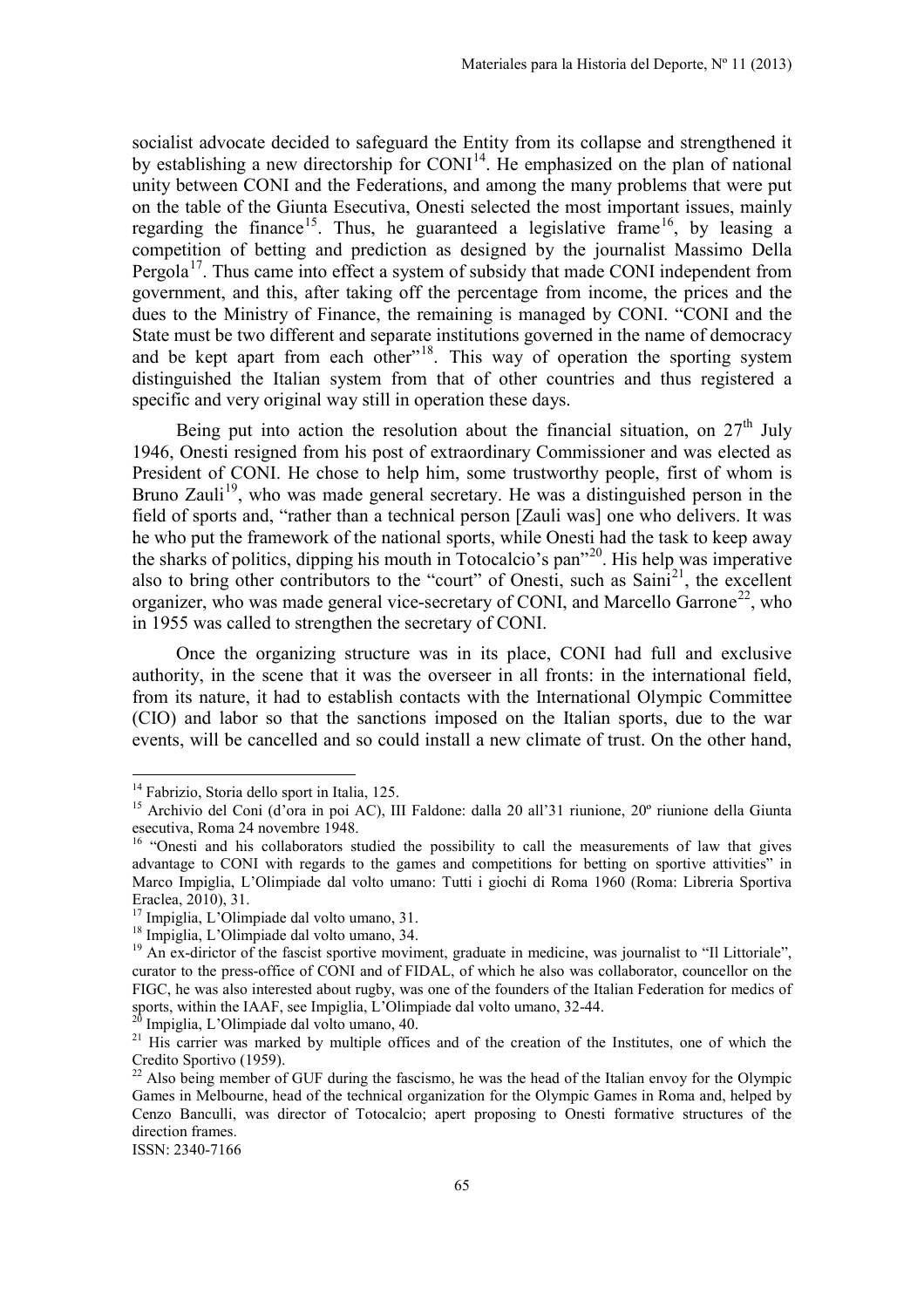in the national level, it did not only had the task of the competitive sporting activity through the Federations, but also it had the responsibility of setting up all sports facilities, seeking the right contacts to find support from the government and, as we shall see later, he was also interested in promoting gymnastic sportive education in schools<sup>23</sup>. In this particular delicate time of reconstruction, side by side with politics that concerns CONI surfaced on the national sportive scene some related realities such as the CSI just emerging, but also that of the Centro Sportivo Libertas, or the Associazioni Sportive Socialiste, or the Unione Italiana Sport Popolare, etc., (later known as Propagation Entities) that equally dedicated themselves to sports, but because they eventually cropped up collaterally to the parties and became instruments of proselytism, especially at the beginning.

## **3. CONI and CSI**

At this point it is important to note that, in order to reconstruct the history of CONI at that time, but also of CSI itself, one has to understand the relationship between the two and how this relationship developed during that time, leaving for later consideration the historic aspect about the other Entities of Propagation.

About the first encounter and their mutual recognition between the two sportive Entities, the national and the catholic, is already mentioned before, but in fact it was not the only one. In this complex era of CONI's commission, had in fact established study Commissions<sup>[24](#page-5-0)</sup> on some important issues to solve, that is of the sports buildings, of finance, and that which regards to the relationship between physical education and sports, that about the relationship with the allies, etc., and some CSI representatives, of whom the most famous Gedda, took part in. They accepted to try to give their concrete contribution for the resume of the italian sports movement<sup>[25](#page-5-1)</sup>, but –at the same time- it was evident that a certain reciprocal intent between CONI and CSI existed. The Commissions, were dissolved after two years, when, during the second meeting of the Giunta Esecuttiva of the new CONI, discussed that the Commissions were, in fact, "overcome by the development and the new directive rules"<sup>26</sup>.

<span id="page-5-4"></span>In the meantime, CSI, with its activities aimed mainly at the young generations – firstly those aimed at the scholastic population, with the "Championships for middle class students", already since  $1945^{27}$  $1945^{27}$  $1945^{27}$  was praised by various representatives of CONI and of the Federations with words of appreciation about the clear ideas, the specific

<sup>&</sup>lt;sup>23</sup> Impiglia, L'Olimpiade dal volto umano, 46.

<span id="page-5-0"></span><sup>&</sup>lt;sup>24</sup> Marcello Marchioni and Franco Cervellati (a cura di), La Giunta del Coni: Il traguardo delle 1000 riunioni (Firenze: Centro studi per l'educazione fisica e l'attività sportiva, 2012), 19-20. 25 [s.n.], "Nostre rappresentanze nelle commissioni del Coni", Stadium: Notiziario del Centro Sportivo

<span id="page-5-1"></span>Italiano. 10 Febbraio 1945, 4.

<span id="page-5-2"></span><sup>26</sup> AC, I Faldone dalla 1 alla 11 riunione, Giunta Esecutiva del Coni anni 1946-1947, 2º riunione, Milano 17-18 agosto 1946.

<span id="page-5-3"></span> $^{27}$  [s.n.], "Propagandare l'atletica leggera: i campionati studenti medi", Stadium: Notiziario del Centro Sportivo Italiano, 10 febbraio 1945, p.4.

ISSN: 2340-7166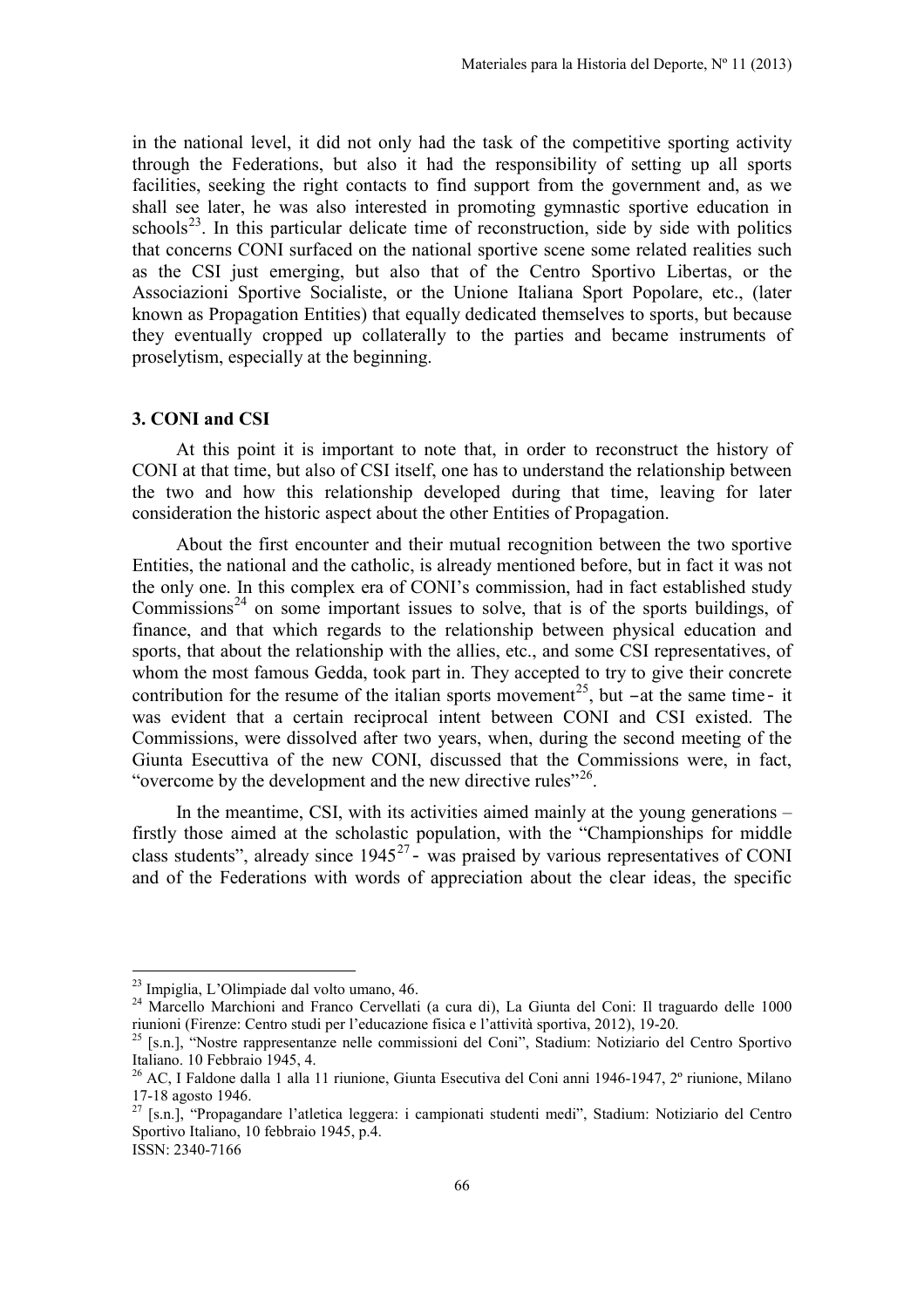ability, and sound capability to organize, and the diligent collaboration in the field of spreading of sport from the part of the catholic  $Entity^{28}$  $Entity^{28}$  $Entity^{28}$ .

Care, attention and cordiality continued to grow between the two main sportive protagonists for sports at that time, but there were hectic moments of great tension too. For example when, immediately after the agreement between the football Federation to be able to organize its football activity in the south-central zone, it did not renew the agreement. Or when, in July 1946, Onesti and Zauli presented a project of laws meant to make amends for the gap in the fascist law of  $1942^{29}$  $1942^{29}$  $1942^{29}$ , – according to Gedda- it was meant to create a monopoly on all Italian sports on the part of CONI, because it would have given the right to associate as it was going to be introduced in the new Constitution<sup>[30](#page-6-1)</sup>. The problem went on for long time. Luigi Gedda, denounced to Alcide de Gasperi, the president of the Council at the time, the "divisive spirit" of CONI and its attempt to monopolize, rather than the agonistic national activity, all the sportive practice<sup>[31](#page-6-2)</sup> and, in November 1946, during the first National Congress of CSI, a counter proposal was presented, known as: La "Carta dello sport". This was subdivided in three units: the first speaks about CONI, the second treats the sportive activities non-olympic, and the third the physique-educative and recreation<sup>[32](#page-6-3)</sup>. But both projects did not materialize, because no intervention from the government came forward  $33$ .

In spite of this uneasiness the disposability of CONI in terms with CSI did not diminish. In fact at that same period of time –November 1946– Gedda sent a written request to Onesti to receive contribution towards the "huge cost" in favor of the "Students' Competitions", together with a gift of encouragement and recognition to the teachers of Physical Education that excelled in organizing the manifestations. The Giunta of CONI approved the request<sup>[34](#page-6-5)</sup>. Thus, since that moment onwards  $-$ thanks to the beneficial contribution of Totocalcio– CONI continued to distribute, in favor of CSI –but also in favor of other actions of propaganda-, a contribution always most be considerate, with one condition that its action was aimed for the prosperity of the sportive youth. From a contribution of about a million Italian lire in 1947 it raised to four million in 1948, eight millions in 1949<sup>35</sup>. 1950 was the turning point, because a written agreement was signed and sealed the relationship between CONI, the Federations and  $CSI<sup>36</sup>$  $CSI<sup>36</sup>$  $CSI<sup>36</sup>$ . This stabilized the boundaries of competence that left each one of them to work without much difficulty and brought an end to any occasion of

<sup>&</sup>lt;sup>28</sup> [s.n.], "La domanda è stata: cosa ne pensi del Csi?", Stadium: Notiziario del Centro Sportivo Italiano, 28 maggio 1945, 3.

<span id="page-6-0"></span><sup>&</sup>lt;sup>29</sup> Legge istitutiva del CONI: Legge 16 febbraio 1942 n. 426.

<span id="page-6-2"></span><span id="page-6-1"></span><sup>&</sup>lt;sup>30</sup> Greganti, Cent<sup>"</sup>anni di storia nella realtà dello sport Italiano, 83.<br><sup>31</sup> Francesco Bonini, Le istituzioni sportive italiane: storia e politica (Torino: Giappichelli Editore, 2006), 128.<br><sup>32</sup> Greganti, Cent<sup>"</sup>anni di storia nella realtà dello sport Italiano, 85.

<span id="page-6-4"></span><span id="page-6-3"></span><sup>&</sup>lt;sup>33</sup> Greganti, Cent<sup>"</sup>anni di storia nella realtà dello sport Italiano, 87.<br><sup>34</sup> AC, I faldone dalla 1 alla 11 riunione, IV Riunione Giunta Esecutiva, 20 novembre 1946.

<span id="page-6-6"></span><span id="page-6-5"></span><sup>35</sup> AC, I Faldone: dalla 1 all'11 riunione, 7 Riunione Giunta Esecutiva del Coni, 7 maggio 1947; 10 Riunione Giunta Esecutiva del Coni 18 ottobre 1947; III Faldone: dalla 20 all'31 riunione, 24º Riunione Giunta Esecutiva del Coni 23-26 aprile 1949; 30º Riunione Giunta Esecutiva del Coni 14-15 dicembre 1949.

<span id="page-6-7"></span>ISSN: 2340-7166 36AC, III Faldone: dalla 20 all'31 riunione, 31º Riunione Giunta Esecutiva del Coni, 18 gennaio 1950; [s.n.]"La convenzione Coni –Csi", Stadium, a. V [1950], n°9, 2-4.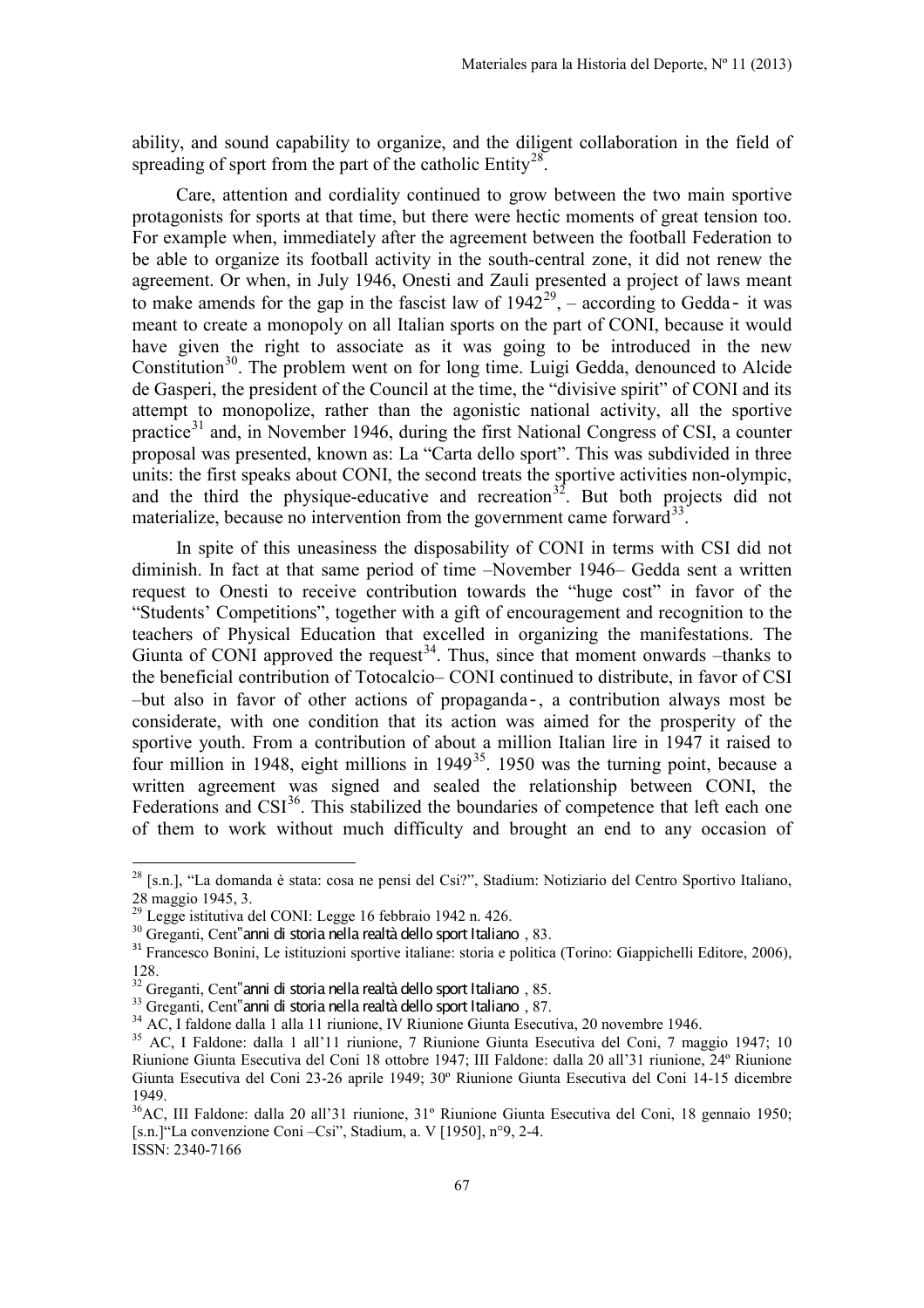hostility. This convention was reviewed and renewed every season and that same year the contributions from CONI to CSI raised to twenty-one millions of lire.

#### **4. End of Fifties and beginning of the Sixties**

Tensions between CONI and CSI were non-existent and the climate between them was always that of more collaboration throughout the years. As evidence, we can mention the support that CSI, together with the other Propagation Entities, gave CONI in the pre-Olympic period. These were the years  $1958-1959^{37}$  $1958-1959^{37}$  $1958-1959^{37}$  and it was very much needed, in preparation for the *Giochi di Roma* 1960, to saw a sound Olympic conscience that was still lacking in the Italian peninsula. In fact, different from other countries, the percentage of activity in sport among the youth was still very low because of the widespread "deadly illiteracy". The CSI, also on this occasion, took new initiatives to approach the biggest number of youth to attend the filed of sports or to the athletic tracks with the aim to enkindle interest and excite them, seeking to imply the diffidence that the same youth impose in their ability and to keep them away and attract them freely to a practical activity. As a result the diffusion of sports in those years was still very scarce and, in spite of all propagation done among the youth from the various Entities, the active participation in the sportive activity remained very limited.

The relative data of the Central Institute of Statistics  $1959^{38}$  $1959^{38}$  $1959^{38}$  gave a picture that explains "some aspects about holidays and sports among the population". It explained the sportive situation of that epoch and helped to understand what was the realty. Data that helped to see how people were employing their free time and which were the sportive activities practiced as continuity but not with the purpose of professionalism.

These results were not very encouraging, in fact they evidenced that the persons that practiced sports were little more than 1.3 million and, as reported in percentage of the total of the population, constituted only 2,6%, of which only 0,5% were women. A limited situation, either from the numeric point of view, or from what regards the gender and especially the type of the practiced sport. Few also were the utilized establishments, that left much to be desired in the number and quality. It is so much so that frequently the activity was held in the open air in establishments that were not well equipped, or little spaces.

A remote situation with regards to today shows that 22,8% of those who practice sport in continuity<sup>39</sup>. Data that emerges in an Italy of the Sixties, that in the political point of view was still seeking new equilibrium. In fact after a phase characterized by a strong Christian Democrat centralization, new solutions were sought in the leftist politics. A society that was still establishing itself according industrial world and that had at its disposition those theories known as the "economic boom". But this situation to equip the sporting field, because of the obstacles not yet solved in the political field

<sup>&</sup>lt;sup>37</sup> Teja, Angela and Palandri M. Mercedes. "La Journée Olympique, ou comment faire naître l'esprit olympique chez les jeunes". Paper presented at the International Conference in sports history, Rouen, Normandy, October 29-31, 2012.<br><sup>38</sup> Istat: Indagine su alcuni aspetti delle vacanze e degli sport, Nota e relazione n° 13, 1960.

<span id="page-7-0"></span>

<span id="page-7-1"></span><sup>&</sup>lt;sup>39</sup> Annuario Statistico Italiano 2010 - Indagine Multiscopo "Aspetti della vita quotidiana" (novembre 2010).

ISSN: 2340-7166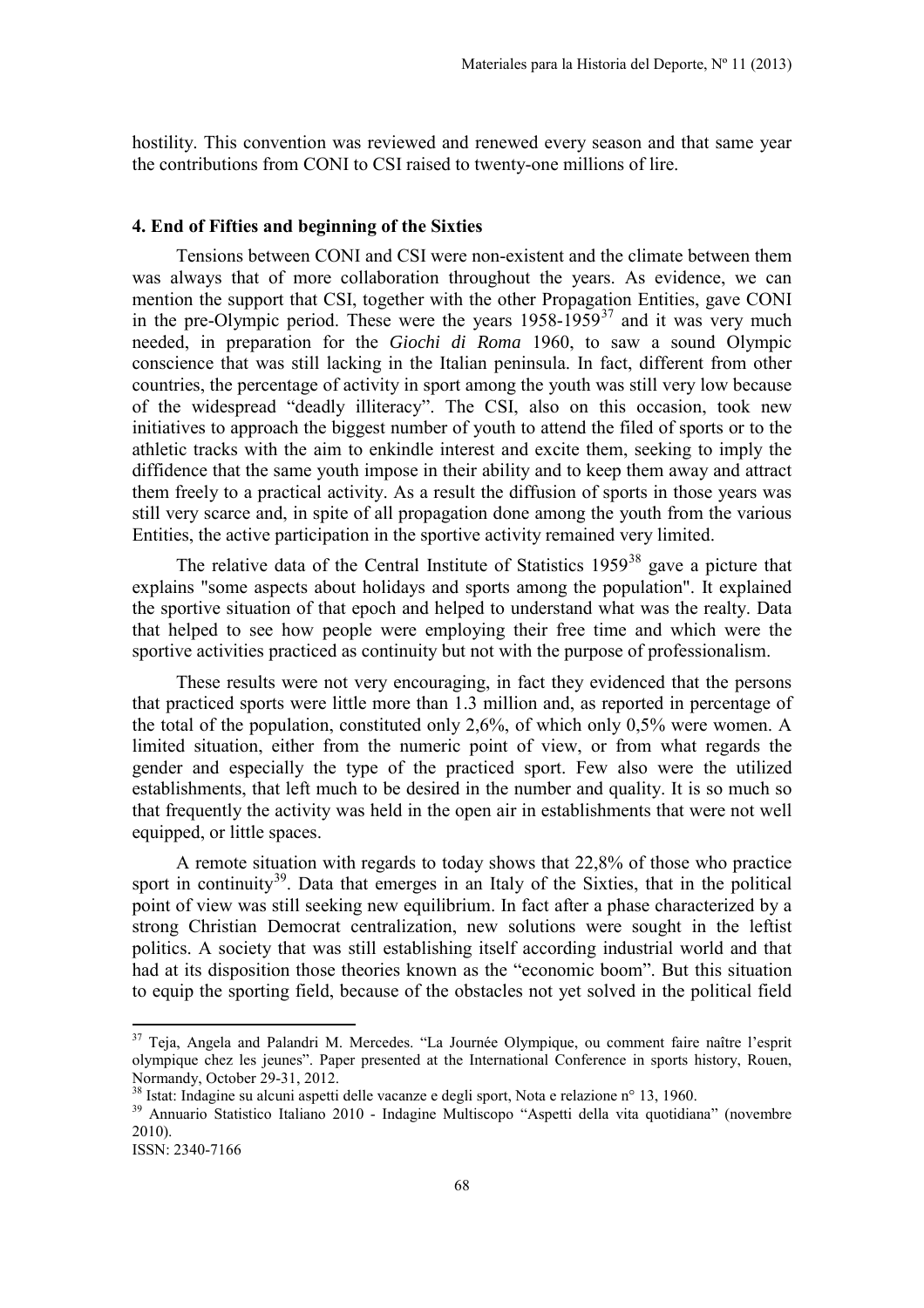as Donato Martucci reminded us in one of his article in 1967, obstructed the spread in a larger scale. In fact, only when questions like hygiene, food, work, low income, and education are resolved the State could think about sport. Then, and only then, when the welfare of citizens were better, the government could raise his attention and face situations not of primary importance and indispensable, like that of spreading of sport.

As much as the difference between south and center of the country permit, between the contribution of the urban cities and the rural ones, between the troubled social classes and that of the workers. The political attention was lacking towards the physical activity as it was treated as a problem of secondary importance, certainly not vital and therefore could wait. But, above all these concrete facts, one had to overcome another trap, a bigger one, the mentality of that time. Most families, in fact, thought that sport was a waste of time, and could hinder the scholastic or labor career, or, still worse, that the famous "air bursts" could cause fearful consequences to health. Also because of the religious restraint that the practice of sport could distract people from their duty and responsibilities of their families or from their time reserved to the religious obligations. News and arguments highlighted in the "Stadium" pages, a periodical of CSI, where Luigi Gedda, Generoso Dattilo, Aldo Notario, Natale Bertocco, Nicola Pavoni, Silvio Gatti and others used to write, praised the physical and moral benefits gained from physical activity, and that there were a variety of disciplines to look into, beneficial to all.

Here therefore only those who new about sport, thanks to their family habits, or who were strongly pushed and motivated instinctively or wanted to be involved into sport, could fine time and space to this section. The sportive societies, the entities like CSI, the Unione Italiana Sport Popolare and all other Entities of propagation became places where such objectives could be realized and were realities to associate because they were completely dedicated to sport with immense passion and dedication.

This state of arrest from sports, was raised also by Bruno Zauli in an interview given in the occasion of a meeting "A policy about sports towards the education of youth", in 1962, organized by CSI during the VII National Council and of which we give this extract:

*It is true that the roman Olympics, the Olympics that I was one of its organizers, almost for ten years appealing to bring them to Rome, did not bring the results expected. It was like a feast that take place in a poor house of farmers when, to receive guests, they bring the silver cutlery, cakes, special meals and many dressings: then soon as the feast is over the house will return to its poor state as before. The true battle for the Olympics is educating, and bringing sport to many. There comes many champions, who needs to be loved and appreciated for their sacrifices, because if they are true sportsmen, or true enthusiasts, should be the result of many others[40.](#page-7-1)* 

Two years had passed since the roman Olympics, but the situation remained the same, still stagnant, and the sport was still very far from becoming a habit for the Italians. All the good work, initiatives and proposes brought forward in the roman Olympics seemed to disappear. At least this was one of the official subjects that CONI denounced. Such thought was also expressed by Giulio Onesti, who in the same

<span id="page-8-0"></span>ISSN: 2340-7166 <sup>40</sup> Csi, Una politica sportiva per l'educazione della gioventù, ed. Corrado Biggi and Giulio Olmetti (Roma: Csi, 1962), 100.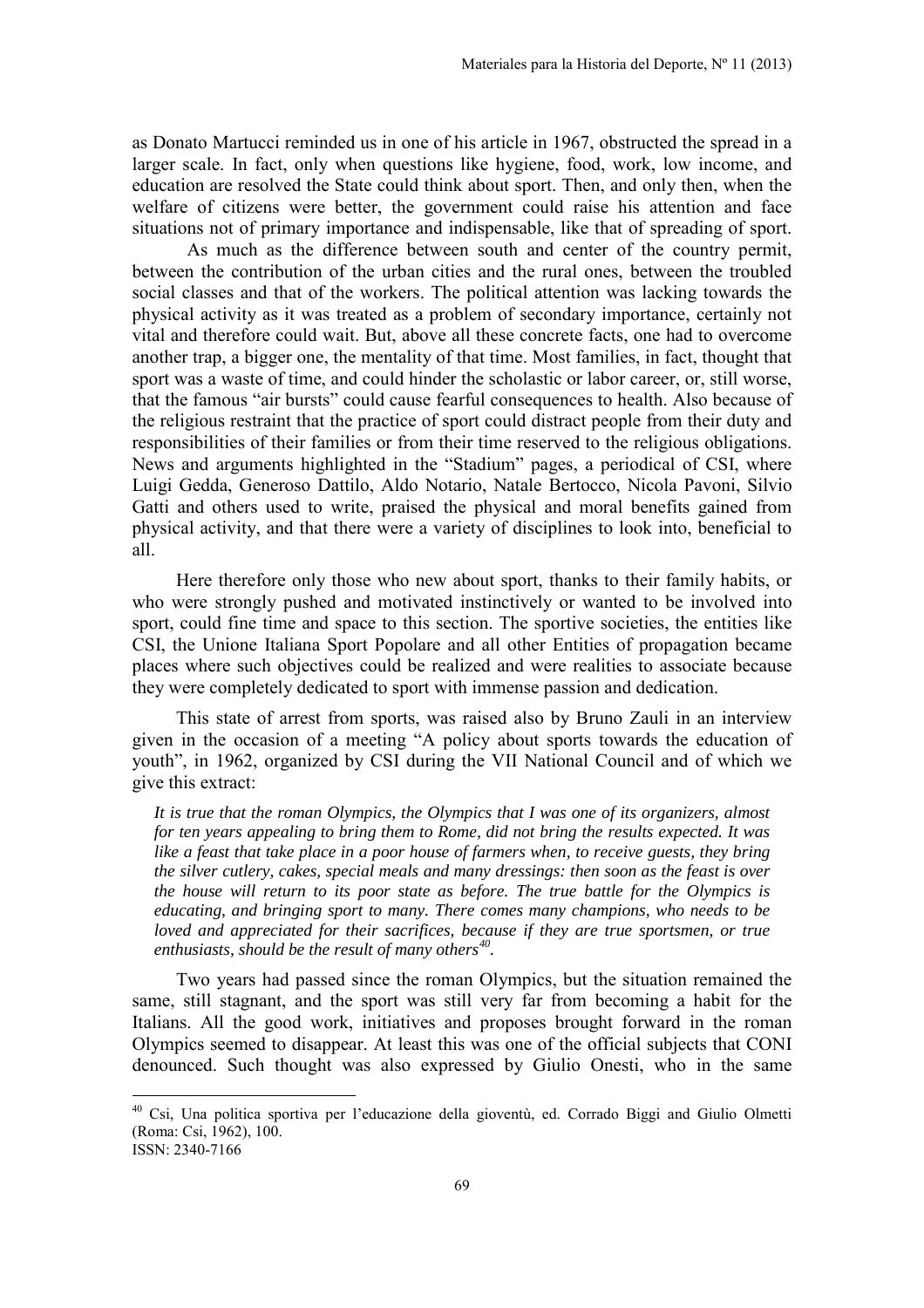occasion has affirmed how times changed more slowly than desired and expected. But he was ready to support concrete initiatives that open the door of sport to youth, with a clear and evident invitation to the action of CSI. An official policy from the part of CONI towards youth had to wait to be put in practice.

"The true battle for the Olympics is educating, and bringing sport to many". The subject that was deal with was very recurrent in those years, at least for CSI. And the words of Zauli not only sounded in a favorable environment, but also helped to amplify the assiduous works held by the CSI to spread and pervade the sport among the most young. CSI had already the physic-educative functions very clear moving "inspired by Christianity" above all as a practice for the free time, and how this could help to become better Christian citizens, as an ideal to propose to all "young group". Thus it was ready to help again and involve itself concretely and collaborate with the politics that favors youth. Like for example the investigation launched by the Entity about "Sport and the town hall", that developed into a meeting held at the round *palestra* at the *Foro Italico*, that is at the heart of the educative sports at ISEF<sup>[41](#page-8-0)</sup> in Rome, April 1960, to be aware of the situation of the sports buildings in Italy. The presence and the access to the buildings that posed a fundamental question so that the choice of sport can be truly democratic.

Initiatives and motivations, these the CSI, strengthened the orientations that in the course of time were offered by the Popes in contrast to the sportive phenomenon and that emerged at the Council's period. This phenomenon slowly slowly gained bigger proportions as time went bye. Among the various meetings between Pope Pius XII and the CSI is important to recall the one that happened in May 1945, on the feast of Pentecost, in which the Pope defined sport as a means and not an aim. Or the one held to remind the tenth anniversary of its foundation in 1955 in which emphasized how sport can help to reach higher horizons in regards to natural and Christian values. Also Pope John XXIII had words of approval and stimulus for the reality of CSI and praised the physical activity can be a useful instrument of the harmonious and complete development of the personality of youth. Thus the words of the Popes have shown those key points upon which should be considered the catholic sports, therefore how it should be practiced. Guidelines that the CSI made its own and tried to put them into concrete action. It is difficult at this point not to remember again Luigi Gedda, the figure that was the trait d'union between the ecclesiastic hierarchy, the catholic faithful and sports.

# **4.1. The Ferment in the Church in the Sixties**

Those same years, the Sixties, were for the Church years of ferment, those of the Second Vatican Council. Pope John XXIII had announced in 1959, and in 1962 opened the first session, and ended in December 1965 with its final session in the presence of Pope Paul VI. The call was unexpected. It brought together about two thousand bishops coming from every corner of the Earth to discuss important problems which regard to the Church and its image in the coming times. It was in fact the biggest catholic discussing assembly that took place in history in which a vast and wide plural experiences, of culture and of thought. This situation helped an opening for the Church

<span id="page-9-0"></span>l

<sup>&</sup>lt;sup>41</sup> Istituto Superiore di Educazione Fisica

ISSN: 2340-7166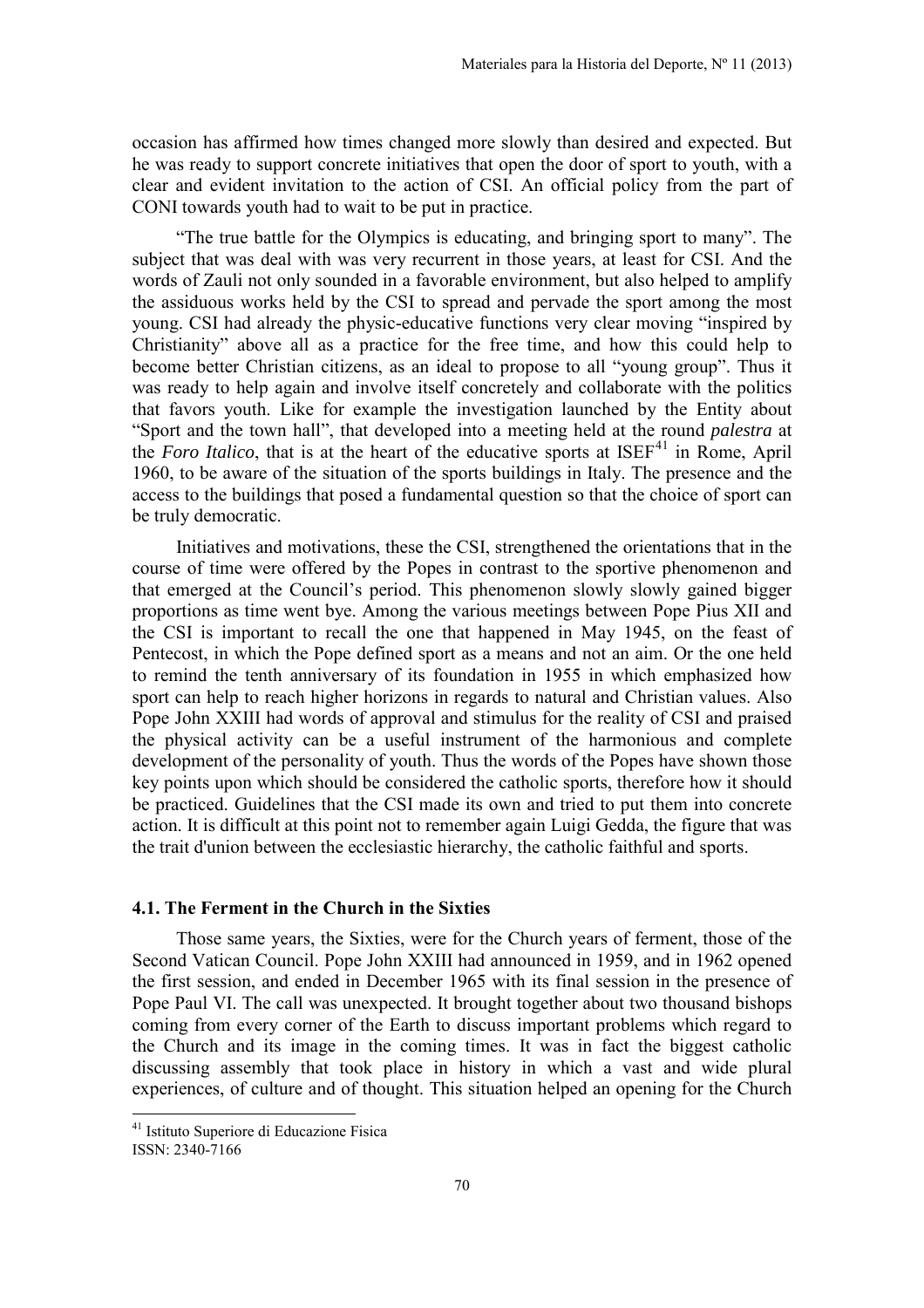in comparison to the various realities and encouraged new exchanges and new collaborations. This circumstance brought with it a load of renewal, when compared with history and with its humanity. One could see how this air had helped, after wide discussions and re-elaborations, the mature decisions that led to the approval of the documents of the Council. In these documents one could see the most efficacious ways the Church is present in the world. Also sports was not left out and CSI in particular.

## **5. Compare sports in a theological reflection**

 $\overline{a}$ 

Here I refer mainly to the text from the Constitution: Gaudium et spes, the last of the four Constitutions to be approved by the conciliar Fathers, totally compiled during the Council. The text was made of two prefaces, nine chapters –divided in two parts–, apart from an introduction and a conclusion. Sports is mentioned in Chapter II, (II part, sec.3 at n. 61) where we read as follows:

*"...Opportunities for the same education are to be found also in the societies of today, due especially to the increased circulation of books and to the new means of cultural and social communication which can foster a universal culture. With the more or less generalized reduction of working hours, the leisure time of most men has increased. May this leisure be used properly to relax, to fortify the health of soul and body through spontaneous study and activity, through tourism which refines man's character and enriches him with understanding of others, through sports activity which helps to preserve equilibrium of spirit even in the community, and to establish fraternal relations among men of all conditions, nations and races. Let Christians cooperate so that the cultural manifestations and collective activity characteristic of our time may be imbued with a human and a Christian spirit" (II cap., II p., 3s., n. 61).* 

This extract about the "exercises" and about "sportive manifestations" is inserted in a more broad discourse with regards to "the promotion and progress of culture", that introduces the second chapter of the second part, and it has been inserted in a Constitution that gives sports high importance<sup>[42](#page-9-0)</sup>. Culture is mentioned as a means through which the person reaches a high level of mature human life, in which he succeeds to define his whole person, made of soul and body. Culture, as such, is not always the same in itself, but knows how to change, and strives towards higher forms through the progress of "precise" science, the psychological studies, the historical science, the changes in the ways of life leads man to make his critical sense more perfect, to understand the depth of manifestation of the human activity, to consider the happenings in their evolution and their change. Thus, also the urbanization, the popular culture, the new means of communications leads to new ways of thinking, of doing things, to apply free time that leads to a more universal form of culture, even if in respect to the diversity of the various geographic reality. Also the sports is part of this because it is considered as promoter of the human person in its various aspects, and also because it became a common phenomenon that characterizes a certain style of life.

<span id="page-10-0"></span>Sports is a means of physical and spiritual perfection of man already been treated several times by the Popes during the twentieth century, but it was important and

ISSN: 2340-7166  $42$  As in any Constitution, it founded, and founds also today, a fundamental and referral act that defines the relationship between the Church in the contemporary world.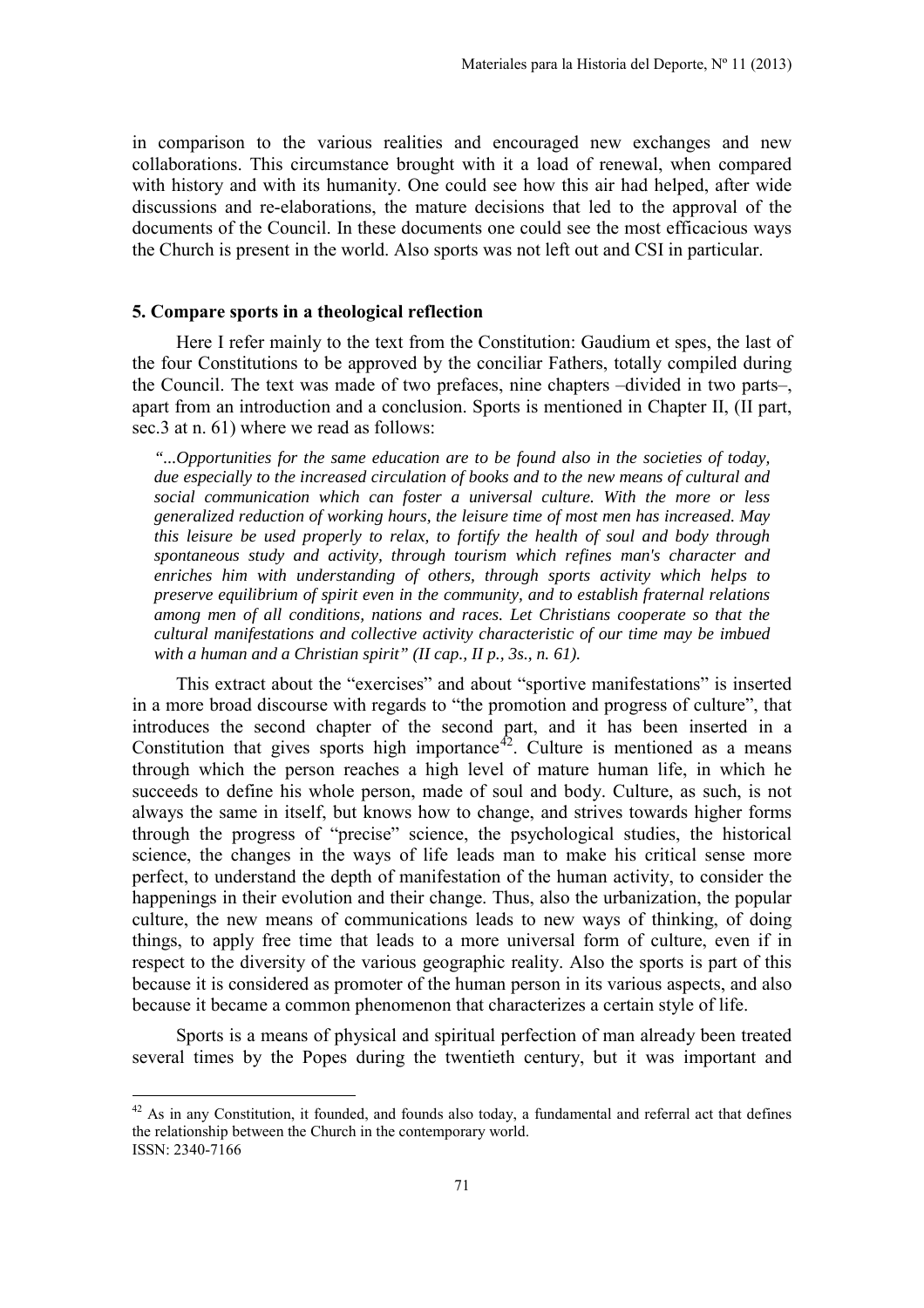highlighted that something new and very clear in the mentioned citation, and therefore that it refers to the sports as a place where people meet, being per nation, race or condition. Sports is the place where people, although very much different, can feel to be part of the same human race and assert their rights. A sport that speaks a universal language and that it could be understood by all. It is an ecumenical sports.

This universality of the sports, Rome had lived some years before, in the occasion of the XVII Olympics. It was a brief span of time that the Italian Capital lived in August 1960, eighteen days in all, where athletes, trainers, workers, tourists and common people coming from any part of the world and called for this worldly event to compete in the sportive games, which took place in a peaceful atmosphere. Their stay, although rapid and short, was characterized by the fraternal and friendship shown by the people of Rome. Pope John himself, in an occasion of the audience granted the directors of CIO, has emphasized how much praiseworthy was the collaboration between all the people of the world in support of the values that push towards "a universal fraternity" and how much without doubt such an experience of the sportive manifestation had contributed in favor the relationships between persons that with them did not know each other and thus it has also happened to mature the knowledge the various cultures and traditions of the same, becoming personal and therefore deep and bearing fruitful experiences. This experience is rendered shareable also thanks to means of communications that properly grew in those years advanced and progressed in technique and technology.

Besides these considerations, one needs to note how references to sports were inserted only in the final reduction of the Constitution, thanks to the solicitation of Mgr Lucien-Sidroine Lebrun in the mane of the other 41 French bishops. Having to go to research among the Acta Synodalia of the CVII, it was possible to read the dissertation of Mgr Lebrun he made to the conciliar Fathers in the Latin language and from which we wish to make this extract, in English translated from Italian, one of the passages most interesting:

*II. Fundamental value of the sportive activity. The main value of the sportive activity is a particular effectiveness for the integral benefit of man, uplifting the whole personality.* 

*Indeed strength, movement and harmony of the same human body are presented in the games as the rays of the virtue and of the beauty of the Creator, as in the Scriptures: "The Lord created human beings out of the earth… According to his own nature He endowed them with strength, and made them in his own image" (Sir 17,1.3).* 

*Apart from this, across the will, abnegation, constancy and fortitude are necessary for the sportive achievement, is seen in the penetration of the soul in the human body. Such beneficial dominance of the soul upon the body and, as a result, this docility of the body that gradually grows in comparison to the soul, even more today are found in the methods adopted to prepare the training.* 

*On the other hand, the sportive activity helps more the growth of some qualities of man who spontaneously aim at being of service to the common good, but are to be strengthened so that they'll serve even more towards this goal. They are: the mentality that is called "esprit d'équipe", the accuracy and finesse in the perception, the quickness to decide, the steadfastness in the effort, the repetition in opposition. It refers to these* 

ISSN: 2340-7166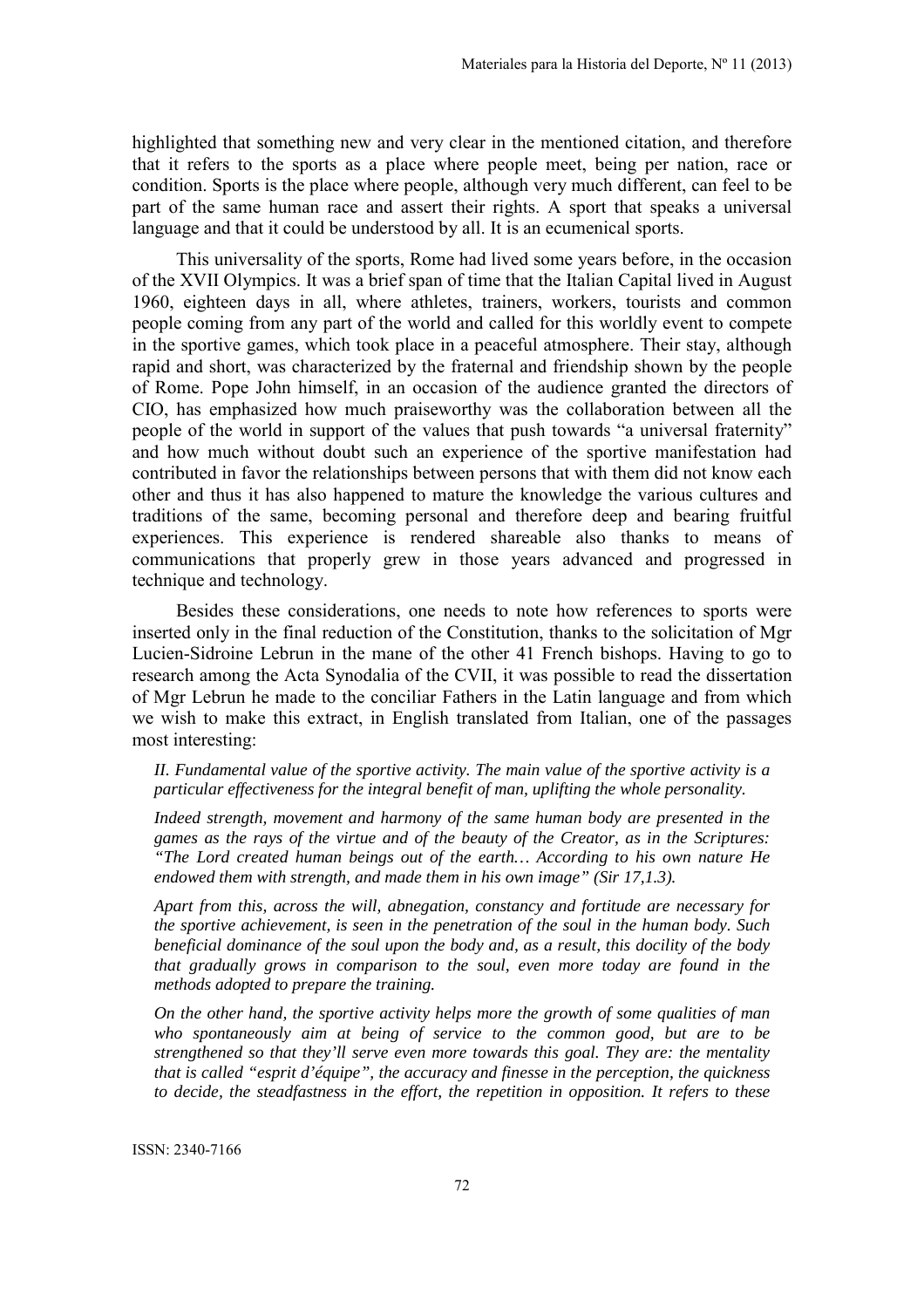*virtues in the daily common language when we refer to that which in the daily life has the sportive mentality ("l'esprit sportif").*

This extract is not only interesting, but in my opinion, it is also innovative, and it highlights this particular consideration that the conciliar Fathers had about sports, and about the benefits that could come out of it in the social contest. Considering the fact that this was expressed at a time now considered long ago.

First of all, sports were considered as "an instrument to reach the full human culture". This affirmation signs the absoluteness of sports from culture, which is a whole that to be complete and finished needs every single part, therefore also that of sports, a social phenomenon par excellence.

Also René Maheu<sup>43</sup>, a famous philosopher in France, in the Sixties and the Seventies, when reasoning about the relationship between athletics and culture, he considered both as positive elements, "human disciplines that has a social function and a well defined role in the formation and in the full development of the personality" and, continued, "both contribute to the richness of the human heritage" influencing each other.

The French bishops, then, noted "the repetition in opposition", that is to know how to react in defeat repeating the test (one of the fundamental psychological aspects: mens sportiva). The precision and the finesse in the perception are important because it permits to pay attention and to be sensible to the circumstances. To be ready in decision, without uncertainty, knowing that whatever happens, whatever being the outcome of the choice, it leaves in heritage an experience that becomes a treasure to the successive circumstance. Thus the steadfastness of the effort, the tenacity that is fundamental to render an objective fulfilled. All these characteristics together, were noted by the French Fathers among which the quality of man directed towards the common good and expressed synthetically in the expressions "esprit d'équipe" and "l'esprit sportif".

The origin of Lebrun<sup>[44](#page-12-0)</sup> and the other Conciliar Fathers who signed the request was French, and it highlights once more the sensibility of this people with regards the sportive phenomenon. Also René Maheu was French. And we know that the French, together with the English, were the first fond supporters of the Olympics ideas of Coubertin in which one remembers that its architecture was harmony, the synthesis of beauty and equilibrium, or the sports thought to be an "invitation" to peace in the world<sup>45</sup>. These thoughts we find them in the French Monsignor's dissertation.

Père Didon is the brain behind the motto of CIO: "Citius, altius, fortius", that had strongly encouraged Coubertin in his progress to rediscover the Olympic Games in this modern times. He was a Dominican friar, very influential among the religious thinkers in France, at the end of the eighteen hundred. Therefore we can, with the imagination of sportive spirit, we can see an opening towards sports promoted by a French bishop who

<span id="page-12-2"></span><sup>&</sup>lt;sup>43</sup> René Gabriel Eugene Maheu (1905–1975), was a professor of philosophy and sixth general director of the UNESCO (1961-1974)<br><sup>44</sup> Lucien-Sidroine Lebrun (1896-1985) was Autun's bishop in Borgogna, from 1940 to1966.

<span id="page-12-0"></span>

<span id="page-12-1"></span><sup>45</sup> Rossella Frasca (ed), Religio Athletae. Pierre de Coubertin e la formazione dell'uomo per la società complessa (Roma: Società Stampa Sportiva, 2007).

ISSN: 2340-7166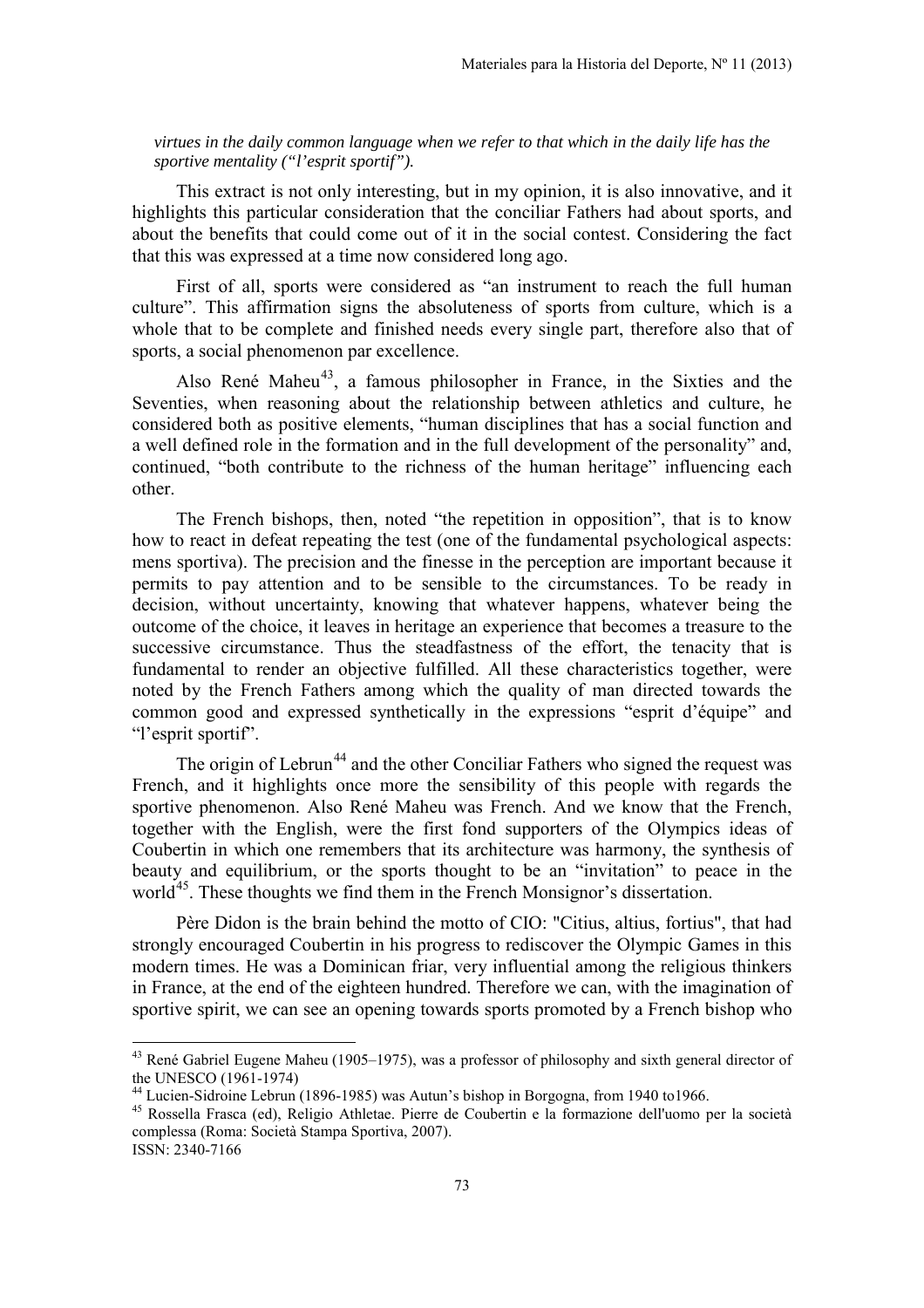most probably knew the principles of the followers of Coubertin and his Dominican inspiration $46$ .

#### **6. The impetus came from France, but Italy follows, thanks to CSI**

The impulse came from France, but Italy follows, thanks to CSI. The catholic Entity of sports in fact gone through a progressive renewal with the "aim", in the "educative practice" in the acts that successively elaborate an educative sportive itinerary. In this way we can say started –implicitly- a new conversation between faith, sports and pastoral work. Besides in the conciliar document (Lumen Gentium) for the first time, in the history of the Church, it gives the its role and therefore it finds its dignity within the Church. Thus they began to speak about the sportive associations of Christian inspiration and of Christians involved in the sportive animation. This made a introduction to transformation that, in 1968, led to the autonomy of CSI and of its proper mother organization: the Catholic Action and, favored the unification of this with the twin female association, the FARI (Federazione Attività Ricreative Italiane 1971), within a year, with the consequent participation, of women and men, in the responsibility of the association life. Then, all these signs were also integrated in the statute in the 1976.

#### **7. Conclusions**

In the light of what has been said we can conclude highlighting the originality of the thought of the conciliar Church with regards to sports by understanding to value the cultural need of the physical activity and the important answer of the catholic sports particularly the CSI, as taught by the conciliar Fathers. These had acknowledged that sports has fundamental values that leads man to his integral benefit, exalting the whole personality, in favor of the growth and give a privileged movement for "promoting the progress and the culture". This is indispensable so that society can move forward towards higher levels of civilization and progress.

The value of culture that in the world of the laity –as we have seen– was ready to be launched not only for the reasons mentioned above, but also because still considered negatively by the intellectual world that inevitably associated itself to the sports world, because this reminded a contest that properly had been of the past reign.

Then, the fact that it was some French religious to make the cause of the sports within the council halls, emphasized again on a different mentality, within the ecumenical community, can become an experience and richness able to overcome the territorial boundaries or those mere countryside that in other situations could be an obstacle.

<span id="page-13-0"></span><sup>&</sup>lt;sup>46</sup> France, in the sixties, went through a movement of expansion at its fundamental level, but stalled at higher level. France has always gave importance to sports at schools engaging many resources, with the risk to neglect the Olympic preparation. The result is, therefore, that to have a people of the esprit du sport.

ISSN: 2340-7166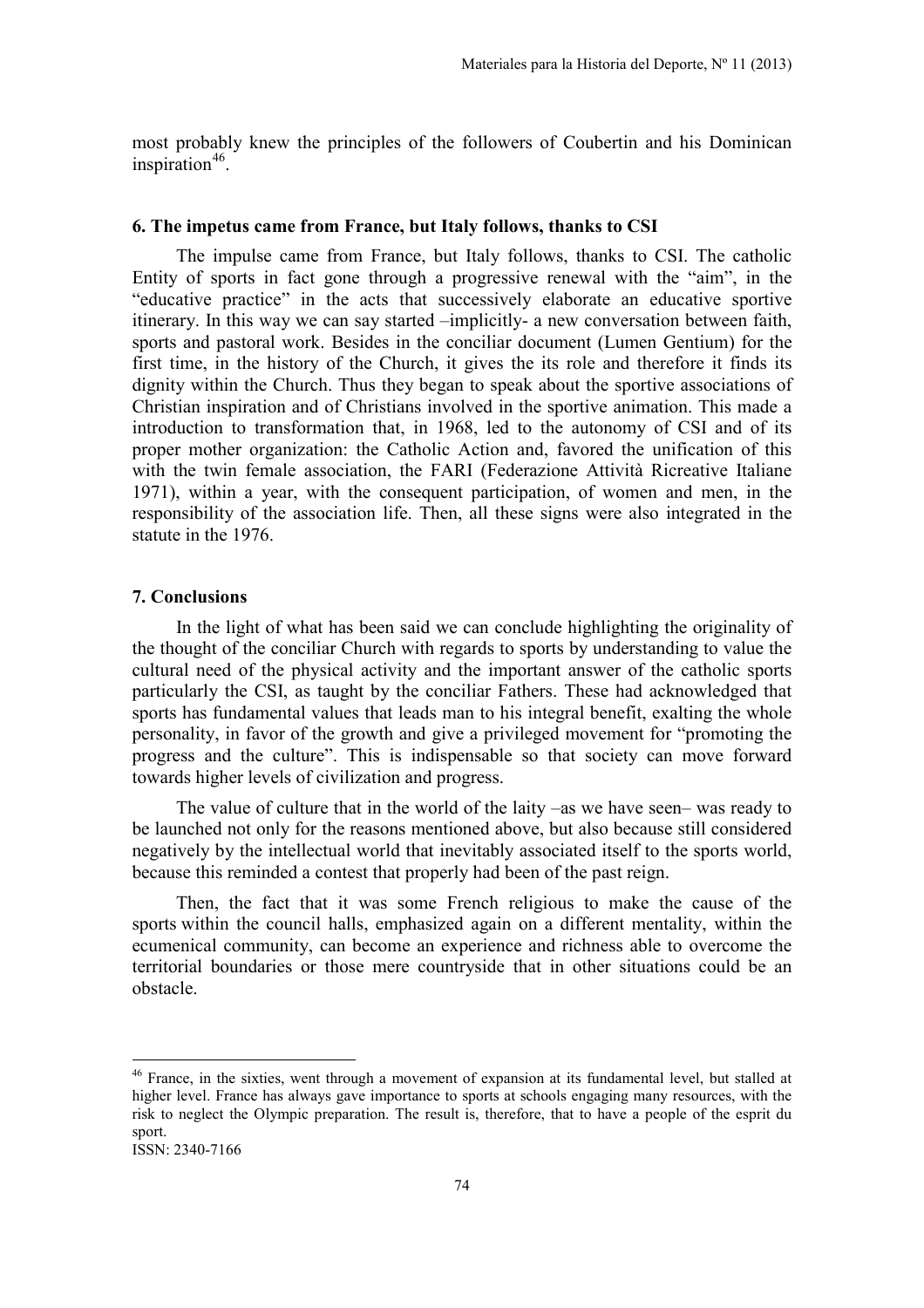We have already spoken about the direct consequences of the life of CSI. Now, that from the part of the catholic world is trying to propose a new method of sportive education that "saves sports"[47](#page-13-0) in some way in a more lively genuine expressions of our society, in expressions more appreciated and known by youth, instrument of new apostleship and evangelization – alluding to the Scuola of thought<sup>[48](#page-14-0)</sup> of the Italian Episcopal Conference that is at its third year of experience– once more the historic knowledge helps us to treasure tradition (in this case the one found in the Gaudium et spes). The CSI testifies this in its history and with its existence and progress within the Catholic Church<sup>49</sup>.

## **References**

- [s.n.]. "Accordi col Coni". Notiziario del Centro Sportivo Italiano.19 novembre 1944.
- [s.n.]. "Anticipazioni sull'attività 1945". Stadium. Notiziario del Centro Sportivo Italiano. 10 febbraio 1945.
- [s.n.]. "La domanda è stata: cosa ne pensi del Csi?". Stadium: Notiziario del Centro Sportivo Italiano. 28 maggio 1945.
- [s.n.]. "Propagandare l'atletica leggera: i campionati studenti medi". Stadium: Notiziario del Centro Sportivo Italiano. 10 febbraio 1945.
- Aledda, Aldo. I cattolici e la rinascita dello sport italiano. Roma: Società Stampa Sportiva 1988.
- Bonini, Francesco. Le istituzioni sportive italiane: storia e politica. Torino: Giappichelli Editore, 2006.
- Csi. Lo sport nell'augusta parola di Pio XII. Roma: Csi 1957.
- Csi. Statuto e regolamento del Centro Sportivo Italiano. Roma: Ave, 19[45/46].
- Csi. Una politica sportiva per l'educazione della gioventù. Biggi, Corrado and Olmetti, Giulio (ed). Roma: Csi, 1962.
- De Pascalis, Andrea. 150 anni di promozione sportiva in Italia. L'Italia unitaria dall'analfabetismo ginnico-sportivo diffuso alla pratica sportiva di massa. Roma: CSI 2010.
- Fabrizio, Felice. Alle origini del movimento sportivo cattolico in Italia. Milano: Sedizioni 2009.
- Fabrizio, Felice. Storia dello sport in Italia: dalle società ginnastiche all"associazionismo di massa. Rimini-Firenze: Guaraldi Editore 1977.
- Frasca, Rossella (ed). Religio Athletae. Pierre de Coubertin e la formazione dell'uomo per la società complessa. Roma: Società Stampa Sportiva 2007.

<sup>&</sup>lt;sup>47</sup> Cfr. Edio Costantini, Dio salvi lo sport (Molfetta (Ba): Edizioni La Meridiana, 2009).

<span id="page-14-0"></span><sup>48</sup> The outcome of these three yars in: Edio Costantini, Uno sport per l'uomo aperto all'assoluto: Cultura educazione spiritualità (Roma: Ave 2013).

<span id="page-14-1"></span>ISSN: 2340-7166 <sup>49</sup> We thank Padre George Attard for the English translation from Italian.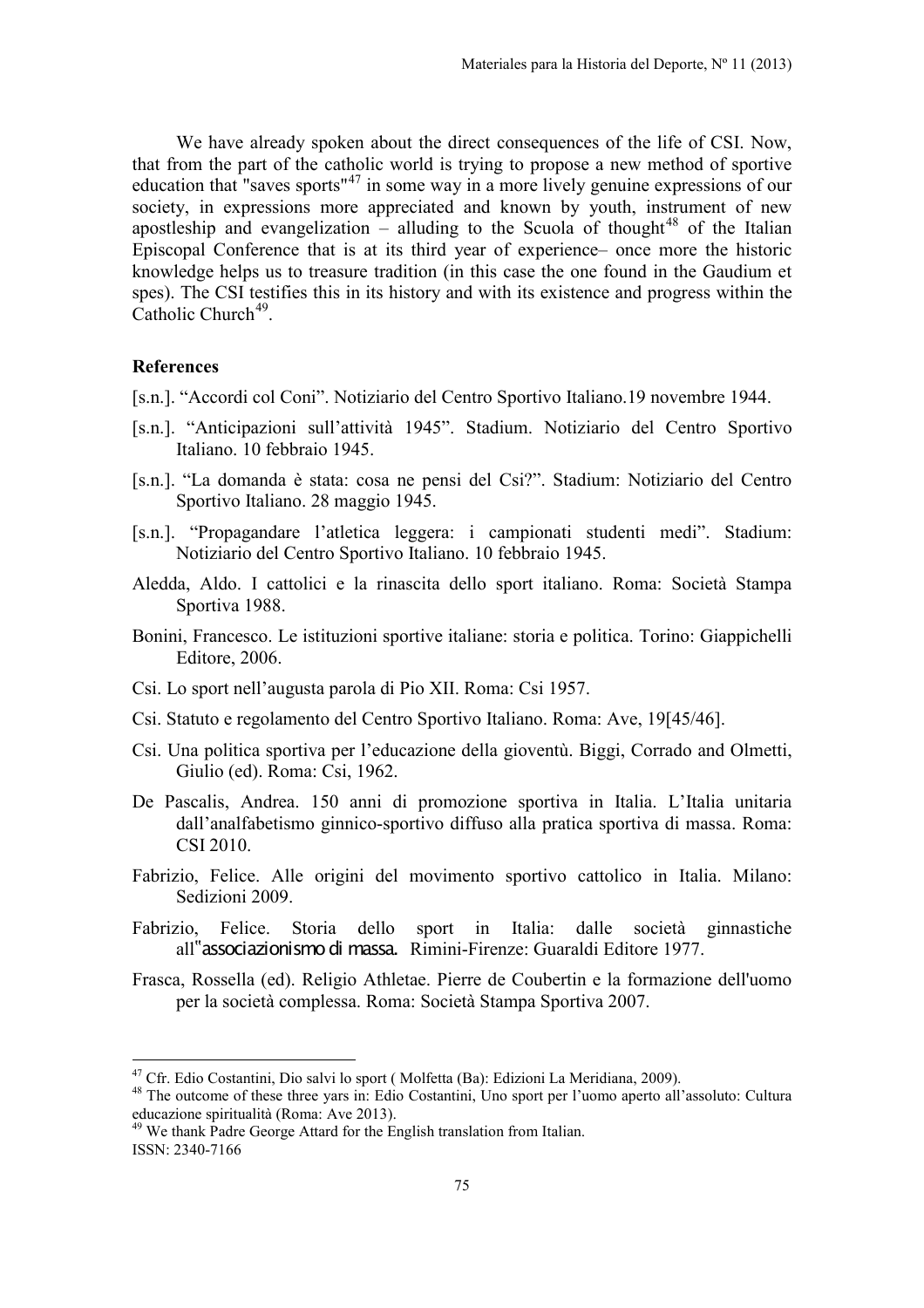- Gedda, Luigi. "Il discorso di Pentecoste". Stadium. Notiziario del Centro Sportivo Italiano. 28 maggio 1945.
- Greganti Alberto. Cent"anni di storia nella realtà dello sport Italiano . vol. I, II, III. Roma: Csi 2006.
- Impiglia, Marco. L'Olimpiade dal volto umano: Tutti i giochi di Roma 1960. Roma: Libreria Sportiva Eraclea 2010.
- Istat. Indagine su alcuni aspetti delle vacanze e degli sport. Nota e relazione n° 13, 1960
- Marchioni, Marcello and Cervellati, Franco (a cura di). La Giunta del Coni: Il traguardo delle 1000 riunioni. Firenze: Centro studi per l'educazione fisica e l'attività sportiva 2012.
- Martin, Simon. Sport Italia. The Italian love affair with sport. London-New York: I.B. Tauris 2011.
- Martucci, Donato. Gli italiani e lo sport. Rocca San Casciano (FC): Cappelli editori 1967.
- Mazza, Carlo (ed.). Fede e sport. Fondamenti, contesti e proposte pastorali. Casale Monferrato: Edizioni Piemme 1994.
- Munoz, Laurence and Tolleneer, Jan (ed.s). L'Eglise, le sport et l'Europe. La fédération internationale catholique d'éducation physique à l'épreuve du temps, 1911-2011. Collection Espace et temps du sport. Paris: L'Harmattan 2011.
- Olmetti, Duilio. Ficep 1911-1986: Nella Chiesa e nello sport al servizio della comunità. Roma: Csi 1986
- Pinto, Gianni. Lo sport negli insegnamenti pontifici. Roma: A.V.E 1964.
- Pivato, Stefano. "Movimento cattolico e questioni dello sport". Traniello, Francesco and Campanini, Giorgio. Dizionario Storico del Movimento Cattolico in Italia. vol. I, t. II. Torino: Marietti 1981, pp.142-145
- Pivato, Stefano. Clericalismo e laicismo nella cultura popolare italiana. Milano: Franco Angeli 1991.
- Preziosi, Ernesto (a cura di). Gedda e lo sport. Il Centro Sportivo Italiano: Un contributo alla storia dell'educazione in Italia. Molfetta (Ba): La Meridiana 2011.
- Tecnicus. "La nostra tessera". Stadium. Notiziario del Centro Sportivo Italiano. 20 Aprile 1945.
- Teja, Angela. "Le origini dello sport moderno". Costantini, Edio. Uno sport per l'uomo aperto all'assoluto:Cultura educazione spiritualità. Roma: Ave 2013.
- Teja, Angela: "Sports and catholics in italy from the midnineteenth century to the early twentieth century". Recorde: Revista de História do Esporte, vol. 4, n. 1, junho de 2011.
- Teja, Angela and Palandri M. Mercedes. "La Journée Olympique, ou comment faire naître l'esprit olympique chez les jeunes". Paper presented at the International Conference in sports history, Rouen, Normandy, October 29-31, 2012.

ISSN: 2340-7166